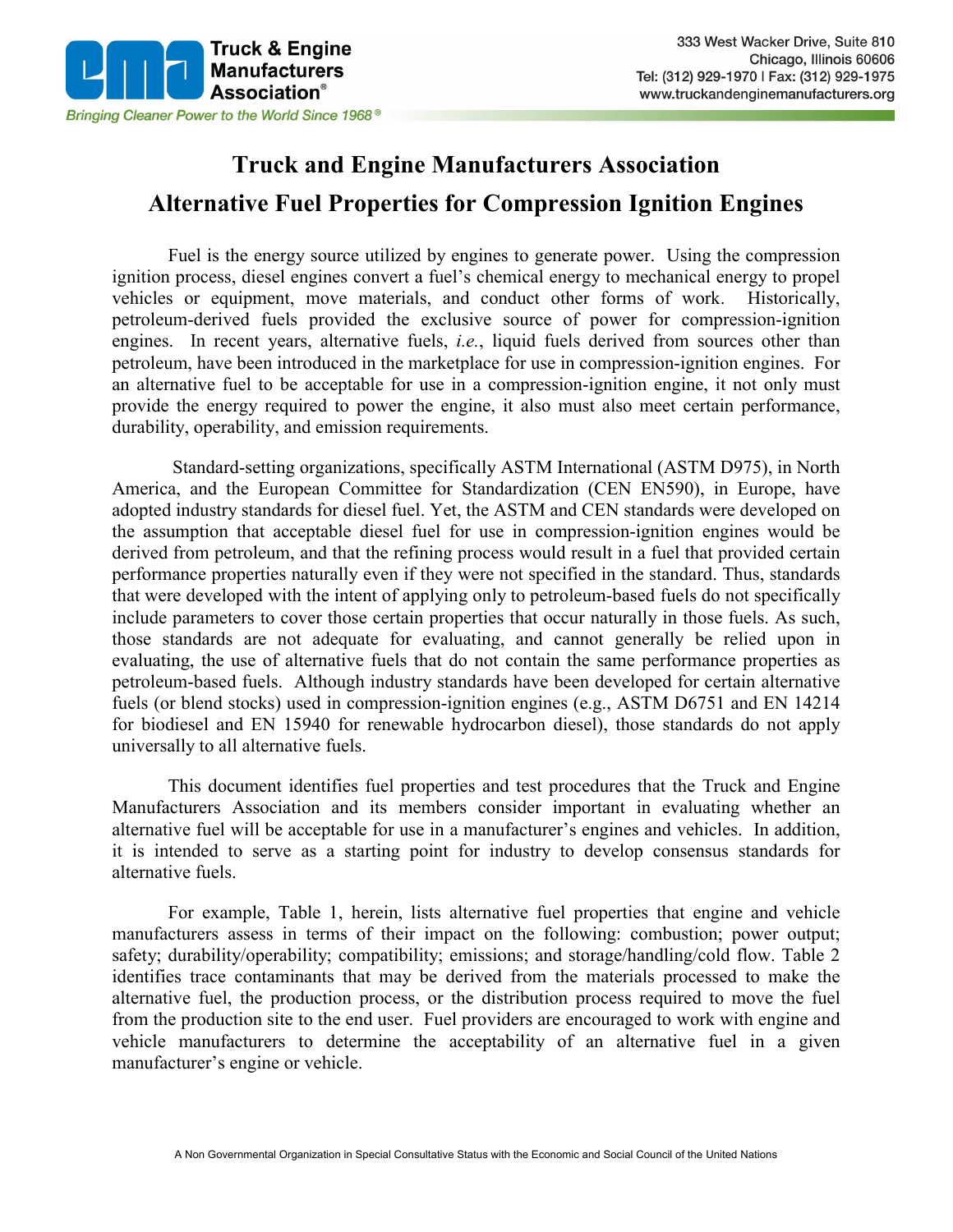## **Table 1: Properties to be Reported**

| <b>Characteristic</b>                                               | Test Methods <sup>1</sup>                                | Impacted<br><b>Performance</b>                             |
|---------------------------------------------------------------------|----------------------------------------------------------|------------------------------------------------------------|
| Cetane No.                                                          | D613 (D6890, D7170), ISO 5165,<br><b>JIS K 2280</b>      | <b>Combustion</b><br>(soot formation,<br>volume expansion, |
| Cetane Index                                                        | D4737, D976, ISO 4264, JIS K 2280                        |                                                            |
| <b>Derived Cetane Number</b>                                        | D6890, D7170, D7668, ISO 498, EN<br>15195                |                                                            |
| Aromatics, total (% m/m)                                            | D5186                                                    | spray                                                      |
| Distillation profile (full)                                         | D86, D2887                                               | characteristics,<br>temp of                                |
| <b>Bulk Modulus</b>                                                 | D6793                                                    | combustion, etc.)                                          |
| Specific heat (at 0, 20, 100 °C)                                    | D2766/E2716                                              |                                                            |
| Surface tension (at 20 °C)                                          | D1331/D971                                               |                                                            |
| Hydrocarbon composition (paraffins/olefins,<br>diolefins/aromatics) | GC                                                       |                                                            |
| Heating value by mass                                               | D240/D4809                                               | <b>Power Output</b><br>(energy content,                    |
| Heating value by volume                                             | D4810                                                    | chemistry, etc.)                                           |
| Density (at 15 and 25 °C) (kg/m3)                                   | D876, D4052, D1298, D287, ISO<br>3675, 12185, JIS K 2249 |                                                            |
| Flash point (°C)                                                    | D93, D56                                                 |                                                            |
| Contaminants (methanol/ethanol), (% v/v)                            | D4815 (modified)                                         | <b>Safety</b>                                              |
| <b>Electrical Conductivity</b>                                      | D2624/D4308                                              |                                                            |
| Ramsbottom carbon residue on 10% distillation<br>residue            | D <sub>524</sub>                                         |                                                            |
| High temperature stability                                          | D6468                                                    |                                                            |
| Fuel Thermal Stability, Carbon Residue, (% m/m)                     | D4530, ISO 10370, JIS K 2270                             |                                                            |
| <b>Fuel Oxidative Stability</b>                                     |                                                          |                                                            |
| Method 1, (g/m3)                                                    | D2274, ISO 12205                                         |                                                            |
| Method 2a (Rancimat, modified) (7), (hours)                         | EN 15751                                                 |                                                            |
| Method 2b (Delta TAN) (7), (mg KOH/g)                               | D664 & D2274 (modified)                                  |                                                            |
| Method 2c (PetroOxy) (7), (Minutes)                                 | EN 16091                                                 | <b>Durability/opera</b><br>bility                          |
| Total Acid number (mg KOH/g)                                        | D664, ISO 6618                                           | (stability,                                                |
| Water and sediment                                                  | D2709                                                    | emissions<br>compatibility, wear                           |
| Water content, (mg/kg)                                              | D6304, ISO 12937, JIS K 2275                             | and corrosion                                              |
| Viscosity (at 0, 15 and 40 $°C$ ), (mm2/s)                          | D445, ISO 3104, JIS K 2283                               | resistance, etc.)                                          |
| Lubricity (HFRR wear scar diameter $@60°C$ ),<br>(micron)           | D6079, ISO 12156-1.3                                     |                                                            |
| Injector cleanliness (Method 1) % air flow loss                     | CEC-F-098-08 (DW-10),<br>CEC-F-023-01 (XUD9)             |                                                            |
| Injector cleanliness (Method 2) % power loss                        | Engine/injector tests                                    |                                                            |
| Injector cleanliness - Injector Deposit Test                        | CEC-F-110-16 (DW10C)                                     |                                                            |
| Filtration compatibility                                            | D2068                                                    |                                                            |
| Appearance                                                          | D4176                                                    |                                                            |

 $\overline{1}$  $<sup>1</sup>$  The test methods included are intended to aid in the evaluation of the fuel properties. It should be noted,</sup> however, that some test methods must be modified for use with an alternative fuel, and not every property and every test method is critical in the evaluation of each alternative fuel.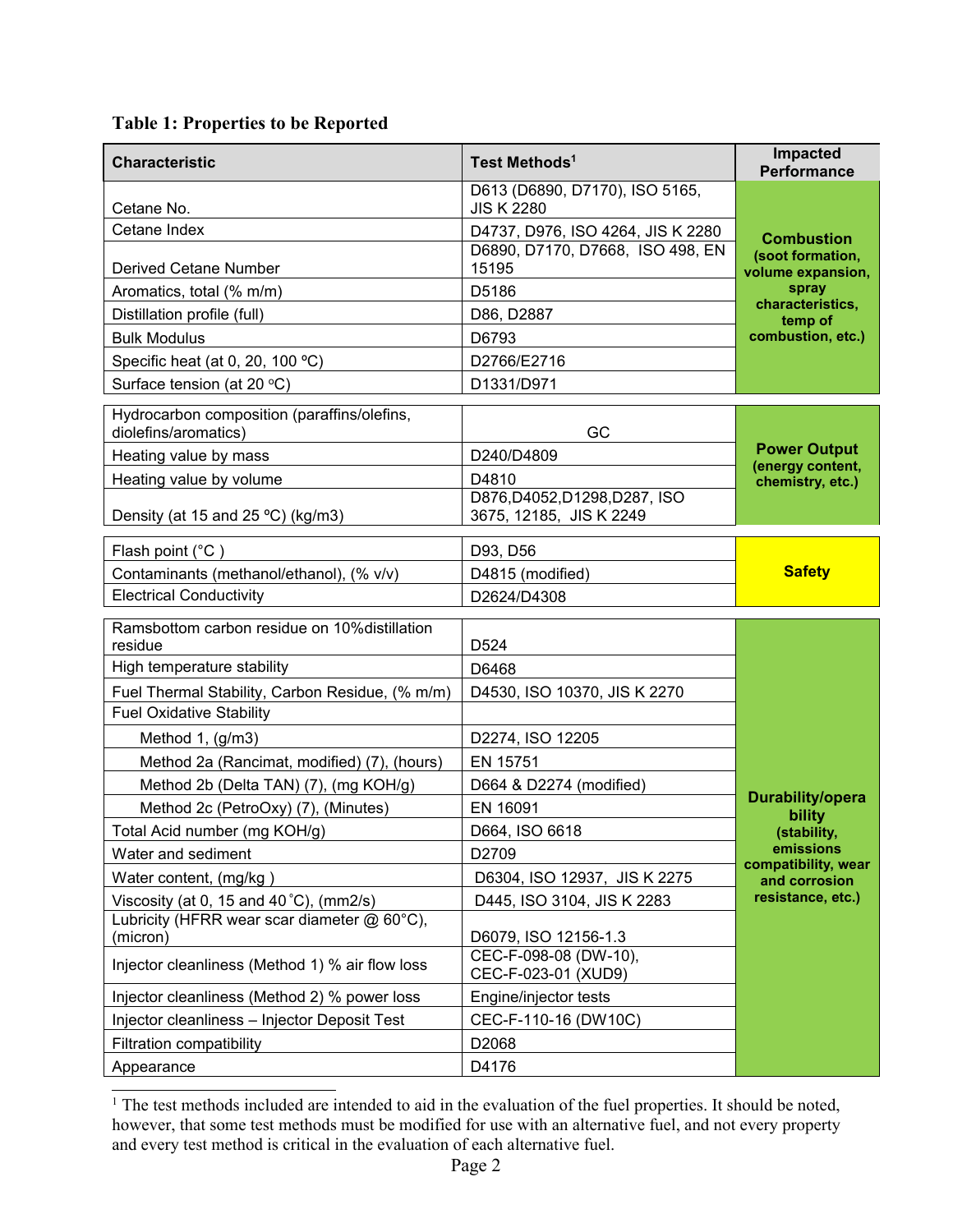| Materials compatibility - non metallics         |                                                     |                                         |
|-------------------------------------------------|-----------------------------------------------------|-----------------------------------------|
| Materials compatibility - metallics             |                                                     |                                         |
| Fuel and lube oil compatibility                 | D4740                                               | <b>Compatibility</b>                    |
| Fuel and additives compatibility                | D4054                                               | (materials, switch<br>loading, other    |
| Miscibility with other fuels                    |                                                     | fuels, lube oil, etc.)                  |
| Corrosion - copper                              | D130, ISO 2160, JIS K 2513                          |                                         |
| Corrosion - iron                                | D665 (Procedure A)                                  |                                         |
| Sulfur content, (mg/kg)                         | D5453, D2622, ISO 20846,<br>ISO 20884, JIS K 2541   |                                         |
| Trace metals/contaminants                       | (Refer to list below)                               | <b>Emissions</b><br>(compatibility with |
| Ash                                             | D482                                                | aftertreatment                          |
| Oxygen content                                  |                                                     | devices)                                |
| Nitrogen content                                | D <sub>5291</sub>                                   |                                         |
| Storage stability (peroxides: 24, 48, 72 hours) | Filterability                                       |                                         |
| Storage stability (total insolubles)            | D5304, D2274                                        |                                         |
| Microbial growth potential                      | D2500 & D4539                                       | <b>Storage and</b>                      |
| <b>Toxicity</b>                                 | D130 (Cu)                                           | <b>Handling, Cold</b>                   |
| Cloud point, (°C)                               | D2500, D5771, D5772, D5773, ISO<br>3015, JIS K 2269 | <b>Flow</b><br>(cold startability,      |
| Pour point, (°C)                                | D97, D5949, D5950, D5985                            | shelf life, etc)                        |
| Cold Filter Plugging Point (CFPP), (°C)         | D6371, JIS K 2288, EN 116                           |                                         |
| Low Temperature Flow Test (LTFT), (°C)          |                                                     |                                         |